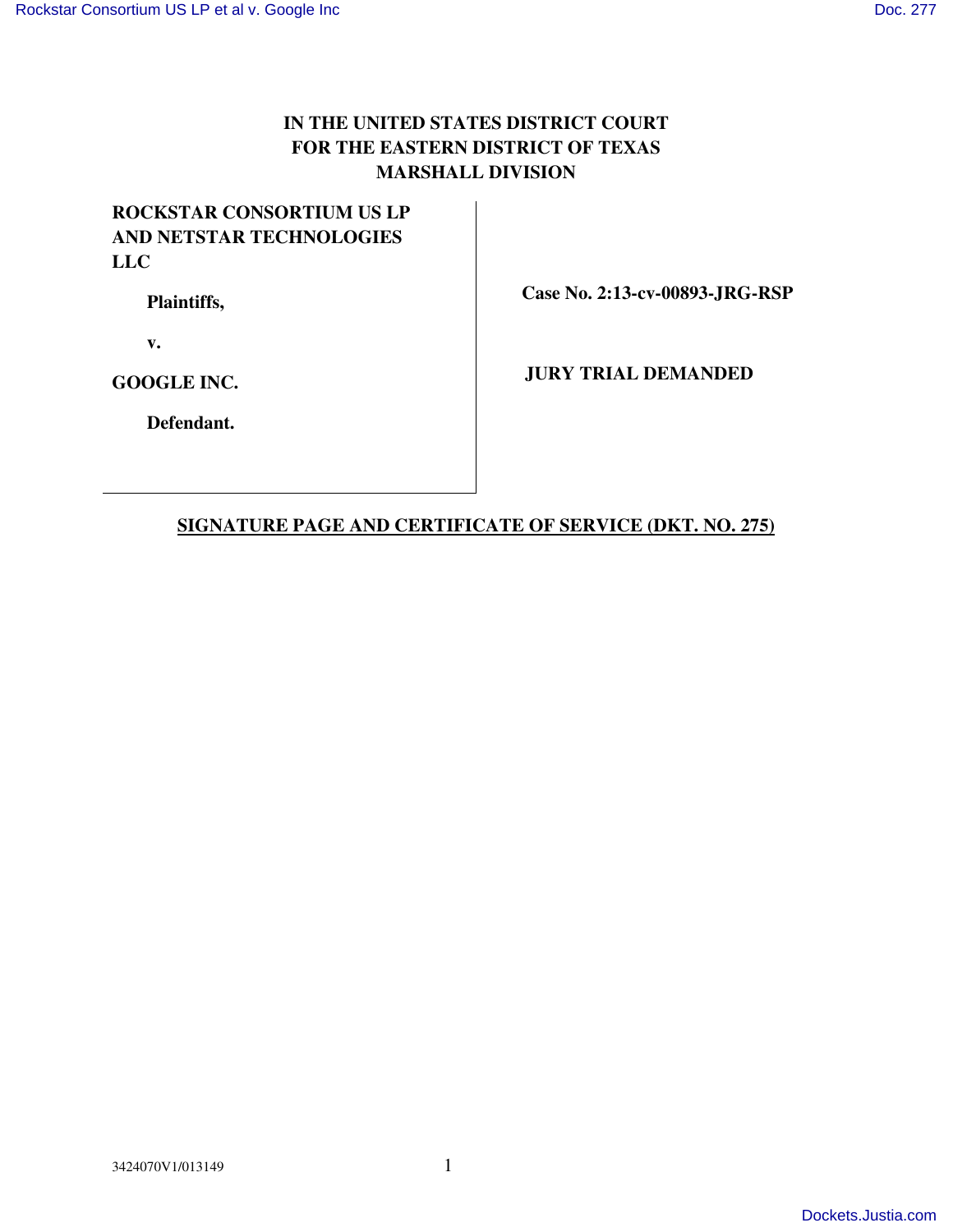Below is the signature of counsel and Certificate of Service corresponding to Docket No.

275, the Additional Attachments filed under seal to Plaintiffs' Sur-Reply to Defendant Google's

Objections (Dkt. 188) to the Magistrate's Memorandum Opinion and Order (Dkt. 165) Denying

Google's Motion to Transfer, served on November 13, 2014.

DATED: November 14, 2014 Respectfully submitted,

By: */s/ Amanda K. Bonn*  Max L. Tribble, Jr. – Lead Counsel State Bar No. 20213950 Alexander L. Kaplan, State Bar No. 24046185 John P. Lahad, State Bar No. 24068095 Shawn Blackburn, State Bar No. **SUSMAN GODFREY L.L.P.**  1000 Louisiana Street, Suite 5100 Houston, Texas 77002 Telephone: (713) 651-9366 Facsimile: (713) 654-6666 mtribble@susmangodfrey.com akaplan@susmangodfrey.com jlahad@susmangodfrey.com sblackburn@susmangodfrey.com

Justin A. Nelson, State Bar No. 24034766 Parker C. Folse, III, WA State Bar No. 24895 Kristin Malone, WA State Bar No. 46251 **SUSMAN GODFREY L.L.P.**  1201 Third Ave, Suite 3800 Seattle, Washington 98101 Telephone: (206) 516-3880 Facsimile: (206) 516-3883 jnelson@susmangodfrey.com pfolse@susmangodfrey.com kmalone@susmangodfrey.com

Amanda K. Bonn, CA State Bar No. 270891 Meng Xi, CA State Bar No. 280099 **SUSMAN GODFREY L.L.P.**  1901 Avenue of the Stars, Suite 950 Los Angeles, CA 90067 Telephone: (310) 789-3131 Facsimile: (310) 789-3150 abonn@susmangodfrey.com mxi@susmangodfrey.com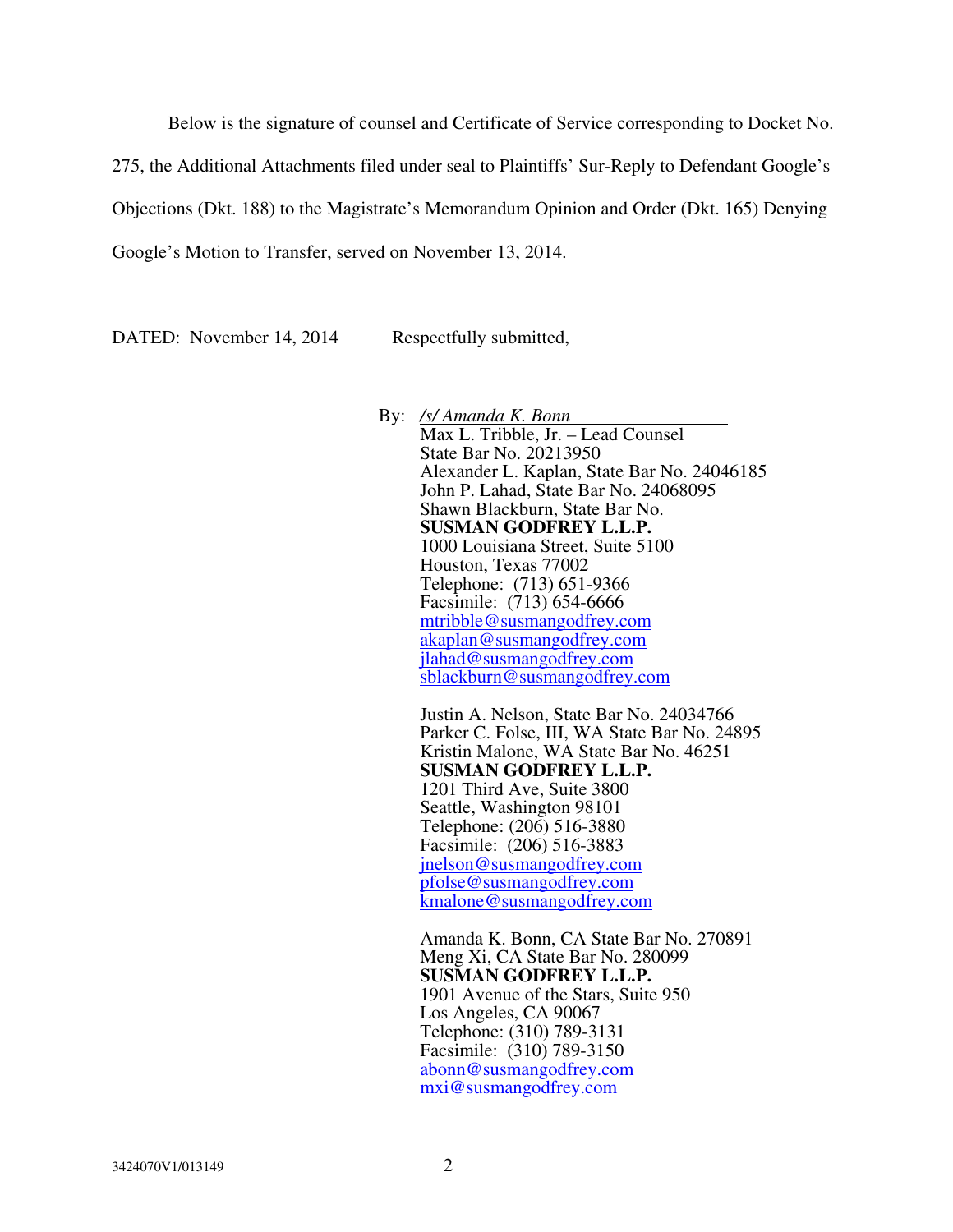T. John Ward, Jr., State Bar No. 00794818 Claire Abernathy Henry, State Bar No. 24053063 **WARD & SMITH LAW FIRM**  P.O. Box 1231 Longview, TX 75606-1231 Telephone: (903) 757-6400 Facsimile: (903) 757-2323 jw@wsfirm.com claire@wsfirm.com

S. Calvin Capshaw, State Bar No. 03783900 Elizabeth L. DeRieux, State Bar No. 05770585 D. Jeffrey Rambin, State Bar No. 00791478 **CAPSHAW DERIEUX, LLP**  114 E. Commerce Ave. Gladewater, TX 75647 Telephone: (903) 236-9800 Facsimile: (903) 236-8787 ccapshaw@capshawlaw.com ederieux@capshawlaw.com jrambin@capshawlaw.com

*Attorneys for Rockstar Consortium US LP and NetStar Technologies LLC*